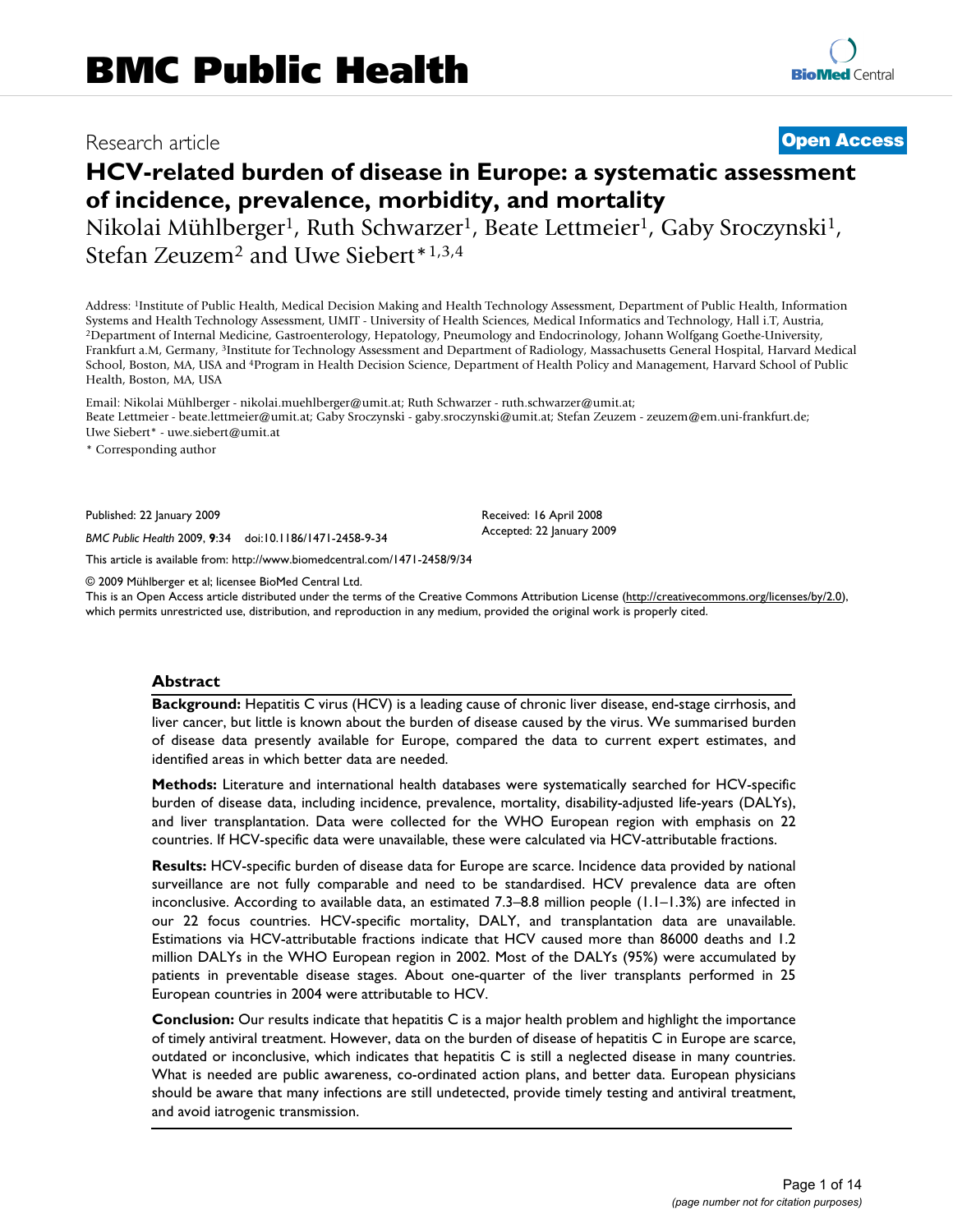# **Background**

Since the discovery of the hepatitis C virus (HCV) in 1989 and its identification as one of the leading causes of chronic liver disease with life-threatening sequelae such as end-stage cirrhosis and liver cancer [1], questions have been raised about the burden of disease caused by the virus.

According to the World Health Organization (WHO), about 3% of the world's population is infected with HCV, with prevalence ranging from 0.1–5% in different European countries [2,3]. Approximately 15–25% of HCV infections are estimated to progress to severe liver disease, which may take more than 30 years to develop [1,4].

Acute infections and less-advanced stages of chronic disease usually are clinically silent [1,5], and only about half of the viremic patients exhibit elevated ALT activity [6]. Therefore, hepatitis C is often first diagnosed in a late stage when therapeutic options are already limited. Due to the slow and silent onset many patients are unaware of their infection. Even in France, which among European countries most actively screens for HCV-infection, at least 40% of the infections are still undetected [7].

Liver transplantation is the only therapeutic option for patients with end-stage liver disease [1,8]. If detected in time, however, progression to severe liver disease can be prevented in 54–63% (95% confidence limits ranging from 49–68%) of patients through antiviral treatment with peginterferon and ribavirin [9-13].

In many countries, transmission rates decreased substantially with the introduction of routine blood screening in 1991 [2,14,15]. However, due to slow disease progression, many patients infected prior to the 1990s via contaminated blood products are still at risk to progress to severe liver disease in future years. Therefore, despite the decline of new infections acquired via blood products, mathematical models still predict a continuing rise in HCV-related morbidity and mortality [16-21]. Today, after the eradication of transfusion-related infections, intravenous drug use is considered as the main cause of HCV transmission in most of European countries, with prevalence rates among intravenous drug users (IDUs) ranging from 15% to 90% [22-24]. In Eastern Europe, nosocomial infections seem to play an important role as well [22].

Burden of disease estimates are frequently cited in the literature. However, most estimates reflect provisional expert consensus opinion, and the empirical evidence underlying these estimates is seldom revealed. Experts have estimated that HCV accounts for 20% of cases of acute hepatitis, 70% of cases of chronic hepatitis, 40% of cases of end-stage cirrhosis, 60% of cases of hepatocellular carcinoma (HCC), and 30% of cases of liver transplants (LT) [3] in industrialised countries. According to the WHO, even two-thirds of liver transplants are due to HCV infection [25] and a US consensus conference named HCV as the primary reason for liver transplantation [26].

Motivated by the lack of reliable data needed to prioritise public health measures, an international working group was established to assist the WHO in estimating the global burden of disease associated with HCV infection [27]. However, important results from this working group are still preliminary or pending.

The objectives of this review were to: i) summarise burden of disease data presently available for countries of the WHO European region, including calculation of burden of disease estimates via attributable fractions where HCVspecific data are missing; ii) compare the data to current expert estimates; and iii) identify areas in which better data are needed. The burden of disease indicators we examined were incidence, prevalence, mortality, healthrelated quality of life, and liver transplantation.

# **Methods**

# *Geographic Focus*

Our review focused on the following 22 countries of the WHO European region [28]: Austria, Belgium, the Czech Republic, Denmark, Finland, France, Germany, Greece, Hungary, Ireland, Italy, the Netherlands, Norway, Poland, Portugal, Romania, Russia, Spain, Sweden, Switzerland, Turkey, and the United Kingdom. When the reviewed data sources yielded data for other countries of the region, these were reported as well.

# *Literature and Data Search*

Our primary goal was to retrieve data that are nationally representative and comparable across countries.

We performed a systematic literature search up to October 2006 in Medline, PreMedline, and Embase, combining search terms for HCV-related disease ("HCV" or "hepatitis C" or "cirrhosis" or "hepatocellular carcinoma" or "liver cancer"), with search terms for our predefined burden of disease indicators (incidence, prevalence, mortality, quality of life, liver transplantation) and geographic region (Europe, or one of our 22 focus countries). Because HCV was first discovered in 1989, we restricted our search to documents published since then. Documents in languages other than English or German, and studies on animals were excluded.

In addition, we reviewed reference lists of retrieved publications, searched websites of national and international organisations (e.g., Centers for Disease Control (CDC),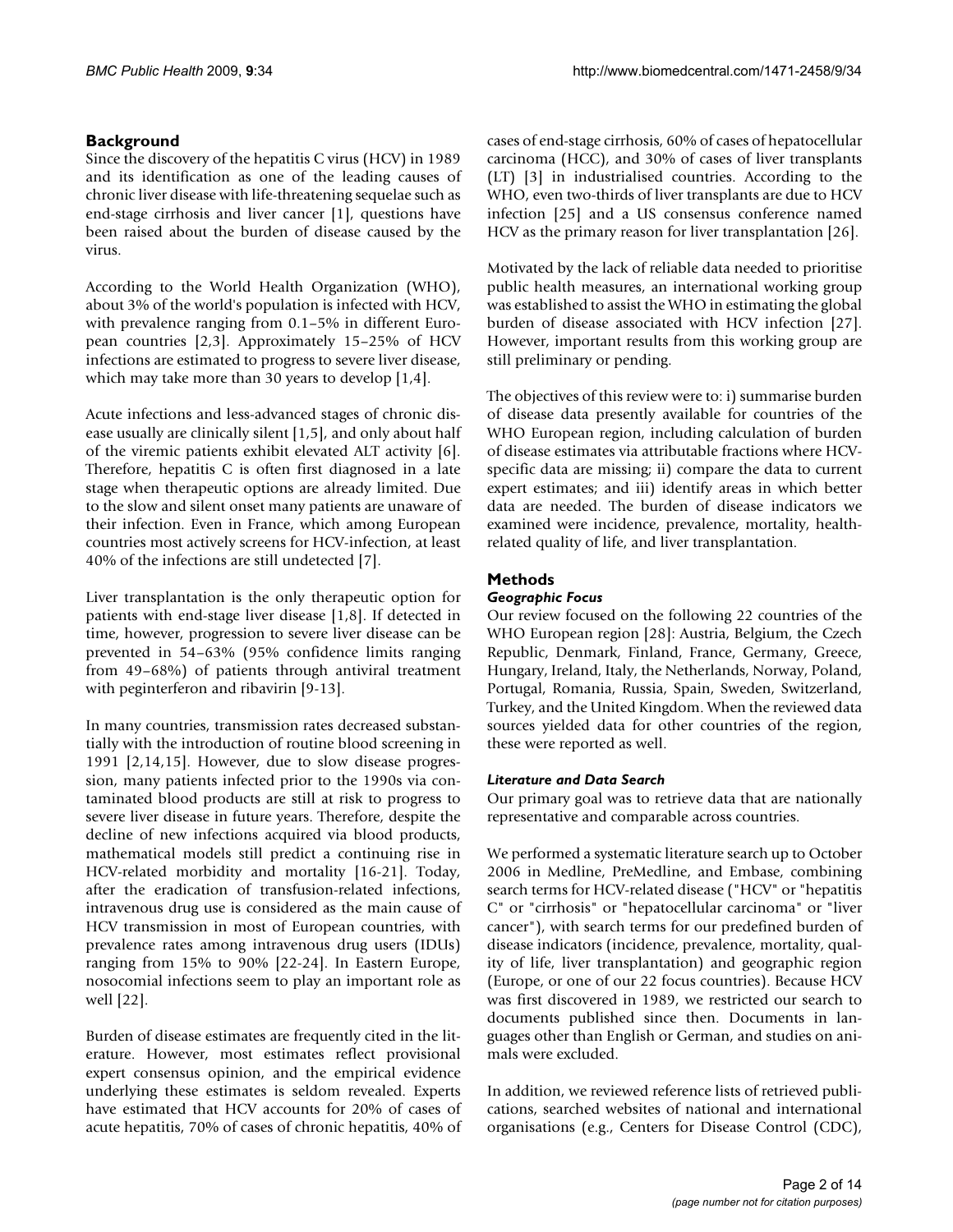Deutsche Stiftung Organtransplantation (DSO), European Association for the Study of the Liver (EASL), European Centre for Disease Prevention and Control (ECDC), European Liver Transplant Registry (ELTR), European Commission, Statistical Office of the European Communities (Eurostat), Eurosurveillance, National Institutes of Health (NIH), Organisation for Economic Co-operation and Development (OECD), World Health Organization (WHO) and consulted with experts from health organisations and pharmaceutical companies to obtain data from national sources. Consultation with experts was particularly helpful in the case of prevalence.

# *Calculations and Reporting*

In cases where aggregated burden of disease data were reported for multi-causal disease outcomes – such as liver cirrhosis or liver cancer – but HCV-specific data were missing, we used attributable fractions to estimate the number and proportion of cases related to HCV infection. Cases attributable to HCV were derived by weighting the total number of cases with respective HCV-attributable fractions. HCV-attributable fractions were derived from a recent publication by Perz et al. [29], who estimated the fractions of cirrhosis and hepatocellular carcinoma (HCC) attributable to hepatitis B virus and HCV infections in the WHO sub-regions. We preferred attributable fractions as derived by Perz et al. to those recently derived by other researchers [30] because those by Perz et al. do not rely on currently uncertain estimates of HCV prevalence. The use of regional, rather than country-specific, attributable fractions is a simplification that may not have a strong influence on regional burden of disease estimates, but can yield inaccurate results for individual countries.

To describe quality of life-related burden of disease, we used disability-adjusted life-years (DALYs) and years lost due to disability (YLDs) [31-36]. The DALY was introduced by the WHO Global Burden of Disease Study (GBD) to compare death and disability from various disorders across countries. It is a measure of population health that sums together years of life lost from premature death in the population (YLLs) and those lost due to being in a state of poor health or disability (YLDs) by incident cases. One DALY can be thought of as one year of 'healthy' life lost.

Retrieved and calculated burden of disease data are presented in detailed tables as additional material (see additional file 1). Evidence tables are presented for countryspecific HCV incidence and prevalence, and HCV-related deaths, DALYs, and liver transplants. Input parameters and steps of our calculation are made transparent in the tables. In the main document, data are presented as choropleth maps of the WHO European region where the map categories represent rounded data quartiles. The maps were compiled in SAS (release 9.1 by SAS Institute Inc., Cary, NC, USA).

# **Results**

# *Incidence*

Our systematic literature search revealed a scarcity of HCV incidence data that are comparable across countries of the WHO European region. Pan-European HCV incidence data available from the WHO Health for All Database [37], which presents annual case numbers of acute hepatitis C (ICD-10 Code B17.1) submitted by countries of the WHO European region, proved to be the most comparable due to the use of a standardised case-definition.

Table 1 (see additional file 1) presents annual incidence rates of acute hepatitis C reported to the WHO from the European region. Data were available for the period 1997 to 2004. All countries except Monaco and Turkey provided at least one estimate, and only a few countries reported data on an annual basis. Incidence data for most countries varied with time. Data from some countries suggest a decrease in incidence, whereas other countries exhibit increases. In some countries incidence appears to rise and fall without a trend.

To cope with temporal variation, we averaged annual incidence figures reported during the observed time period (see additional file 1, Table 1). Averaged annual incidence rates for acute hepatitis C vary across countries from 0.00 to 39.21 cases per 100000 residents. However, the geographic distribution of incidence rates in the WHO European region shows no clear pattern (Figure 1). Applying a population size weight yielded an average annual incidence rate of 6.19 per 100000 (95% CI 4.90–7.48) for the WHO European region (excluding Monaco and Turkey).

#### *Prevalence*

Though our systematic literature search for prevalence data retrieved 335 references, almost all were considered inappropriate due to lacking representativeness for the general population. HCV prevalence data covering most European countries were available from the WHO, which published global HCV prevalence data submitted by countries or selected from published studies in 1997 and 1999 [38,39].

WHO prevalence data for the WHO European region are presented in Table 2 (see additional file 1). Estimates were provided for 32 countries of the region, including all 22 of our focus countries. Prevalence estimates range from 0.003% to 4.5%. The map compiled from the WHO data (Figure 2) indicates high prevalence rates (> 1.2%) in Southern and Eastern European countries, whereas low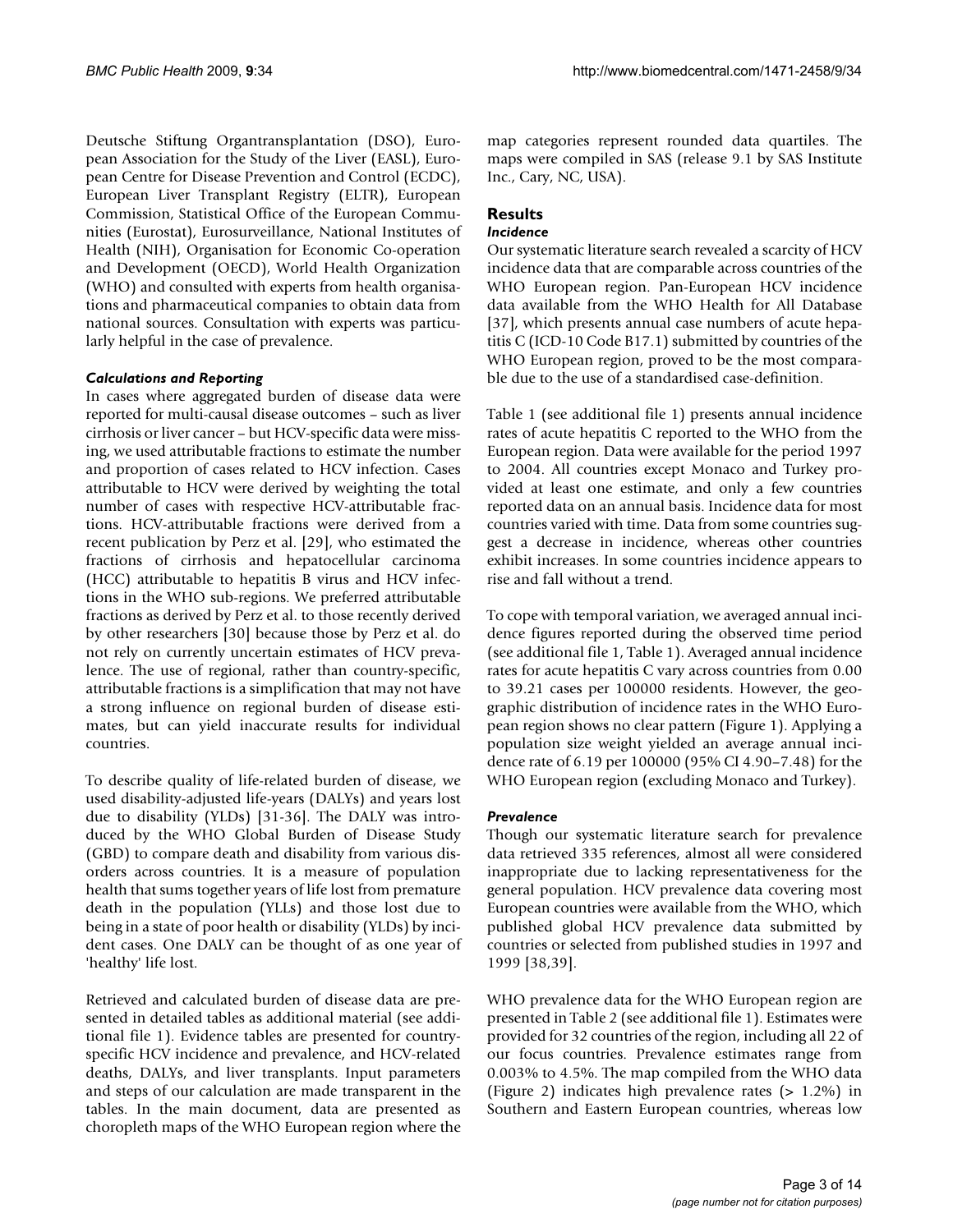

Average annual incidence of HCV infection in countri **Figure 1** es of the WHO European region between 1997 and 2004

**Average annual incidence of HCV infection in countries of the WHO European region between 1997 and 2004. Source: Calculated from WHO Health for All data** [37]

prevalence rates (<= 0.1%) predominate in Northern European countries.

We performed plausibility checks to evaluate the quality of WHO prevalence data. In a first plausibility check, we checked for consistency with data from other sources (see additional file 1, Table 2). Specifically, WHO figures were compared to data from a review of blood donor studies in seven European countries [40], and data from national sources. National data were retrieved from national health authorities or, if those were unavailable, from national key opinion leaders. National estimates could be retrieved for 21 of our 22 study countries, except Finland. Compared to these, WHO prevalence estimates are lower for 12 countries, about equal for six, and higher for three. Estimates from blood donor studies are substantially higher for five countries and lower for two.

In a second plausibility check, we investigated the consistency between WHO prevalence and incidence data that were available for 30 countries (see additional file 1, Tables 1 and 2). In order to screen for data inconsistencies, we divided prevalence by incidence, which, under steady-state assumptions, yields an estimate of disease duration (Duration ~Prevalence/Incidence) [41,42]. Calculated disease duration ranged from 0 to 23077 years. Even though the steady-state assumption does not hold, the extreme range indicates inconsistencies between WHO prevalence and incidence data. Inconsistencies are most likely in case of short disease duration, which indicates that high incidence is coupled with low prevalence. Prolonged disease duration does not necessarily reflect data inconsistencies but might come about in countries that have greatly reduced incidence through effective prevention programs.

According to WHO prevalence data, approximately 7.3 million (1.1%) people in our 22 focus countries are estimated to be infected with HCV. Based on the higher national estimates, 8.8 million (1.3%) people are estimated to be infected.

# *Mortality*

Our systematic literature search yielded little data on HCV-related mortality in the general population, since studies focused primarily on mortality in risk groups and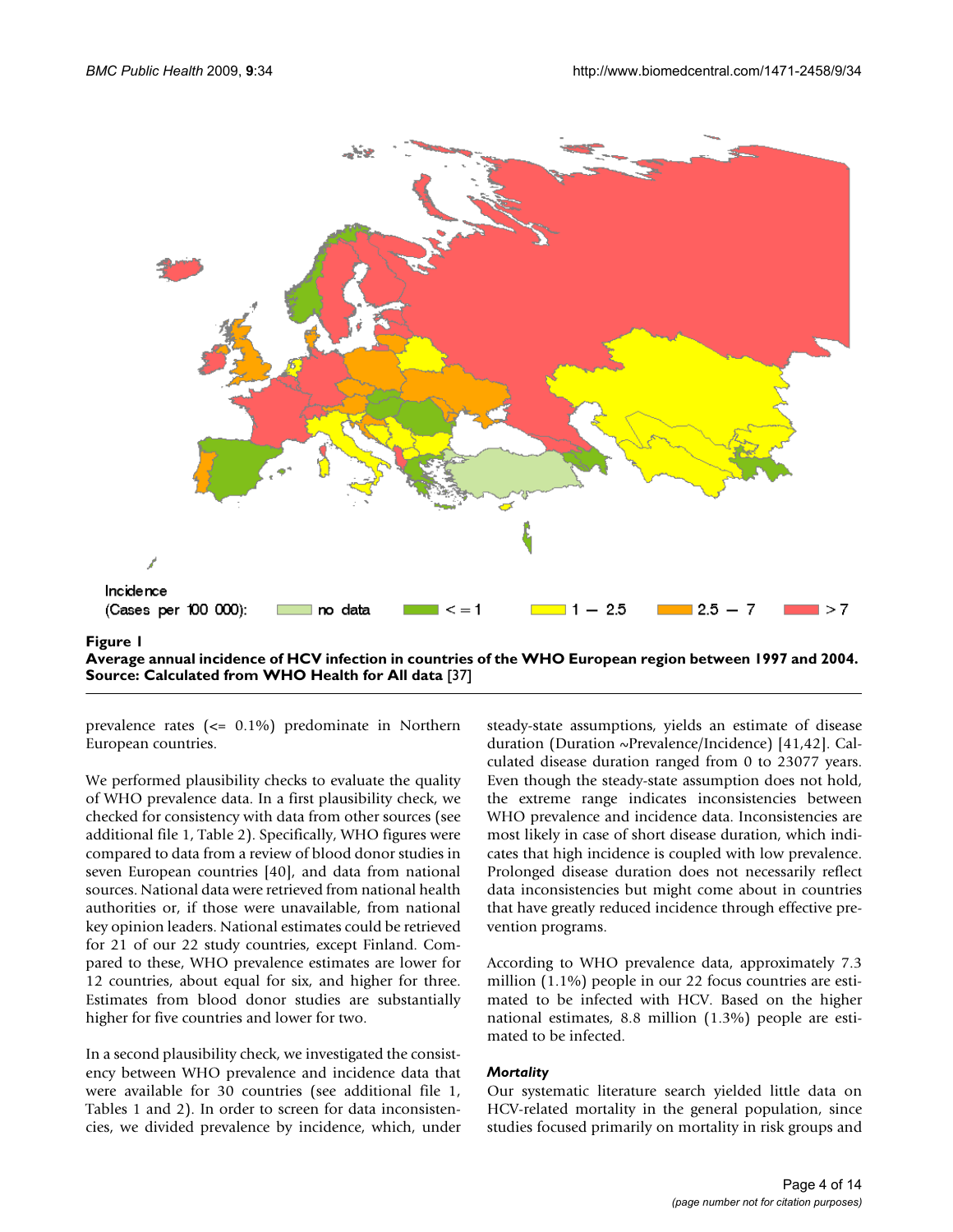

patients co-infected with HIV. The most consistent country- and disease-specific mortality data were available from the 2002 WHO GBD [43], which were derived from vital registration statistics or other reliable sources [35]. Data for the countries of the WHO European region include the estimated number of deaths in 2002 attributable to hepatitis C infections without cirrhosis and liver cancer [44]. As only all-cause mortality data were reported for liver cancer and cirrhosis [44], deaths attributable to HCV for these conditions were calculated via attributable fractions. The total number of deaths attributed to HCV was calculated as the sum of deaths due to hepatitis C, HCV-related cirrhosis and HCV-related liver cancer.

Retrieved and calculated mortality data are presented in Table 3 (see additional file 1). According to our calculations, HCV caused more than 86000 deaths in the WHO European region in 2002, accounting for 35% of cirrhosis and 32% of liver cancer deaths in that year. Country-specific HCV-related mortality ranges from 0.1 to 31.5 deaths per 100000 residents. Figure 3 shows the distribution of HCV-related death rates in the WHO European region. High death rates (> 12 deaths per 100000) are predominantly found in the centre of the region. HCV-related liver cancer mortality (Figure 4) displays a notable East-West gradient, with high death rates (> 3 per 100000) in Western Europe and low death rates (<= 1 per 100000) in Eastern Europe. The death rates for HCV-related cirrhosis (Figure 5) provide a complementary picture.

# *Quality of life*

Our systematic literature search produced several studies investigating health-related quality of life in patients with hepatitis C. However, only the WHO GBD reported burden of disease data that considered quality of life [43]. Available data comprised country-specific DALY [44] and region-specific YLD estimates [45] for the year 2002. As in the case of mortality, DALYs and YLDs were only reported for hepatitis C without cirrhosis and liver cancer [44]. Therefore, DALYs and YLDs resulting from HCV-related cirrhosis and liver cancer were again calculated via HCVattributable fractions.

DALYs and DALY rates retrieved and calculated for the countries of the WHO European region are presented in Table 4 (see additional file 1). Based on our calculations, almost 1.2 million DALYs were lost due to HCV in the WHO European region in 2002, which corresponds to an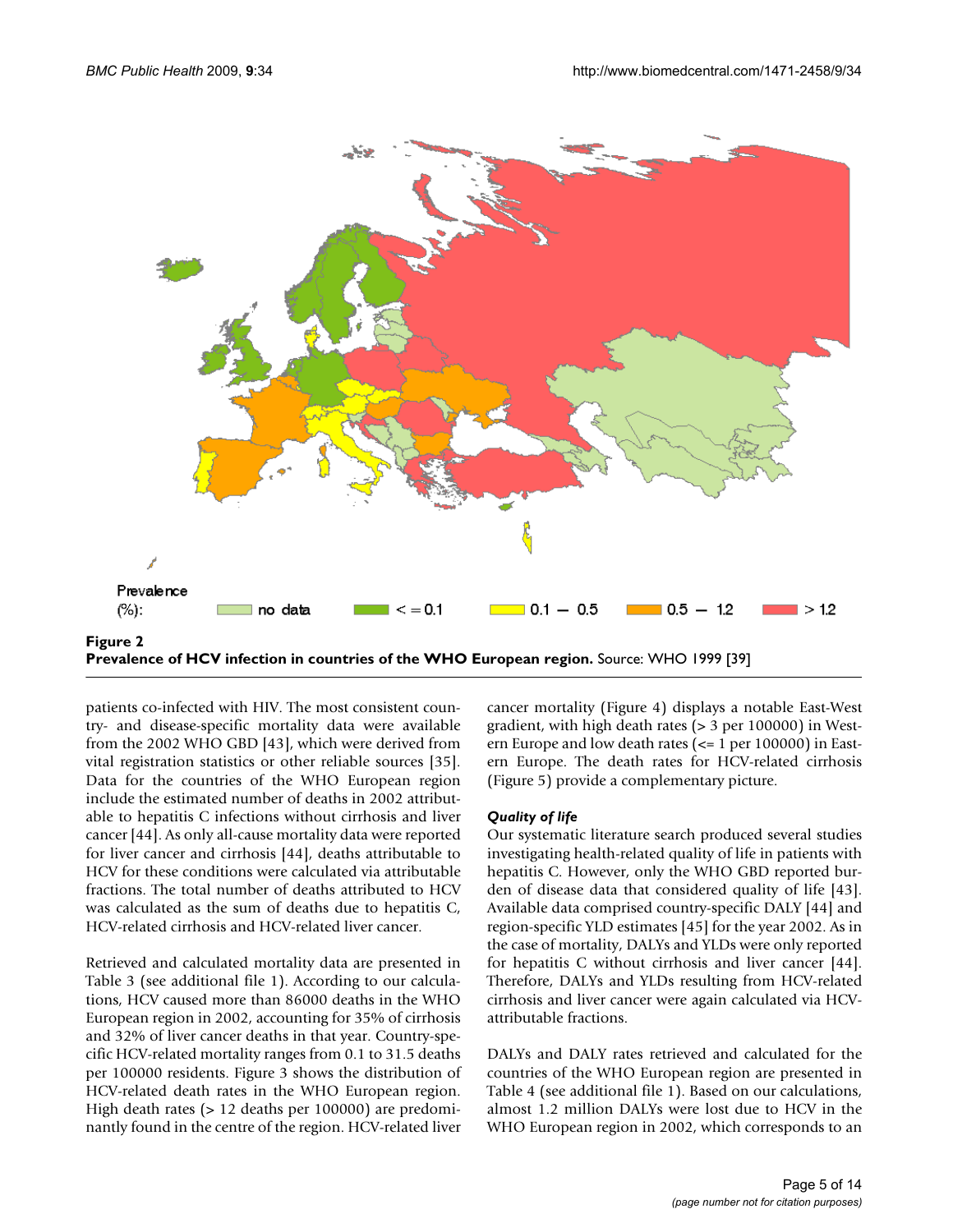

**HCV-related death rates in countries of the WHO European region in 2002.** Source: Calculated from WHO GBD data [44]

overall rate of 134.54 DALYs per 100000 residents. Most DALYs (81%) were lost due to HCV-related cirrhosis. Figure 6 shows the distribution of HCV-related DALY rates in countries of the WHO European region. High rates (> 155 DALYs per 100000) predominate in Eastern countries.

We looked separately at YLDs, the disability component of the DALY measure. YLD data were available for the WHO European region as a whole but not for individual countries. HCV-related YLDs were calculated similarly to HCV-related DALYs by using the regional HCV-attributable fractions for cirrhosis (35%) and liver cancer (30%) derived from our DALY calculation. According to our calculations, HCV caused 200104 YLDs in the WHO European region in 2002. Of those YLDs, 6250 (3%) were due to hepatitis C without cirrhosis or liver cancer, 191537 (96%) were due to HCV-related cirrhosis and 2317 (1%) were due to HCV-related liver cancer.

#### *Liver transplantation*

Because our systematic literature search did not yield Europe-wide HCV-specific data on liver transplants, these were calculated using data from various sources. We obtained the number of liver transplants performed in 2004 in 25 countries of the WHO European region, including 21 of our focus countries, from the Transplant Committee of the Council of Europe (TCCE) [46]; data were not available for the Russian Federation. Data on the distribution of indications for transplantation – including all-cause acute hepatic failure, cirrhosis, and liver cancer – were retrieved from the European Liver Transplant Registry (ELTR) [47]. HCV-attributable fractions were applied to obtain HCV-specific indication data. To derive numbers of HCV-related transplants, we weighted total numbers of liver transplants by all-cause indication and HCVattributable fraction. Transplants due to virus-related acute hepatic failure were disregarded due to minor relevance and insufficient data.

Input and calculated data are presented in Table 5 (see additional file 1). According to the TCCE, 6411 liver transplants were performed in the 25 countries in 2004. Based on our calculations, 23% of those were attributable to HCV. HCV-related transplantation rates varied from 0.002 to 0.563 per 100000 residents (rates not shown in tables).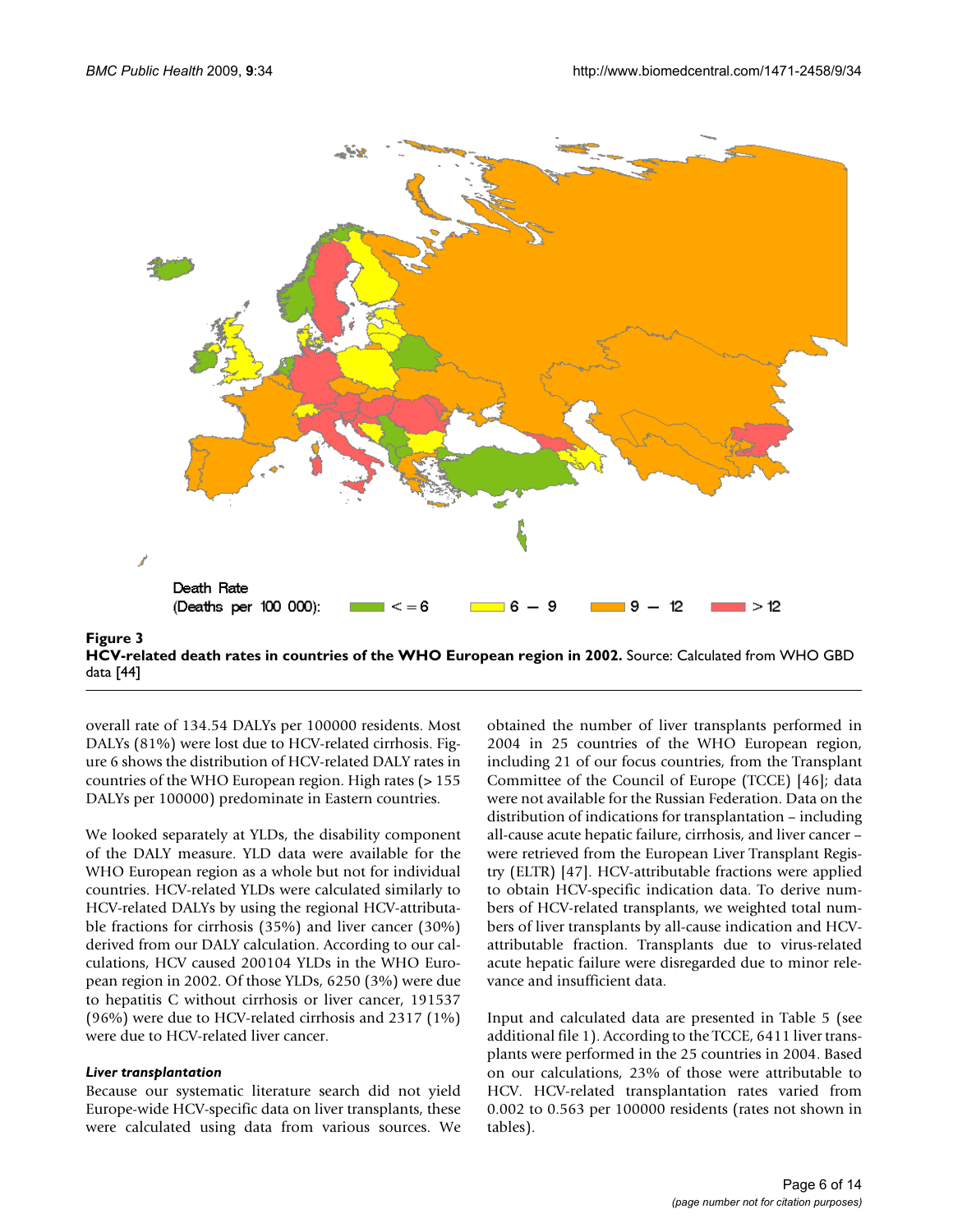

**Death rates for HCV-related liver cancer in countries of the WHO European region in 2002.** Source: Calculated from WHO GBD data [44]

Data illustrating the increasing shortage of donor organs for liver transplantation were retrieved from Eurotransplant, a mediation centre for organ donations active in seven European countries. As shown by Figure 7, the demand for liver transplantation (reflected by the waiting list) constantly increased over the last decade, whereas the number of transplantations (reflecting the organ supply) was stagnant.

# **Discussion**

Data on the burden of disease of hepatitis C in Europe are scarce, outdated or inconclusive. By revealing the paucity of available information, our study indicates that hepatitis C is still a neglected disease in many countries. The findings are relevant for physicians, researchers and health care decision makers concerned with hepatitis C virus infection in Europe.

Since our calculations are based on uncertain input data from various external sources and simplifying assumptions, our results are open to debate. A particular limitation of our analysis is the use of regional rather than country-specific HCV-attributable fractions. This may not have a strong influence on regional burden of disease estimates but can yield inaccurate results for individual countries. However, as attributable fractions are currently unavailable for many countries of the WHO European region, there was no alternative to using aggregated attributable fractions in order to estimate the HCV-related burden of disease for our selection of 22 countries or the WHO European region as a whole. Although, the quality of our input data strongly limits the inter-country comparability of our results, we present burden of disease estimates for individual countries in our tables. Since all parameters of our calculations have been made explicit, country-specific estimates can easily be revised by the interested reader as better data become available. Thus our results and tables could serve as a starting point for improved data collection and eventually, might contribute to move forward public health and patient care.

# *Incidence*

Incidence data are usually assessed by surveillance systems. However, although hepatitis C is a notifiable disease in most countries of the WHO European region, no uniform hepatitis C surveillance exists at the European level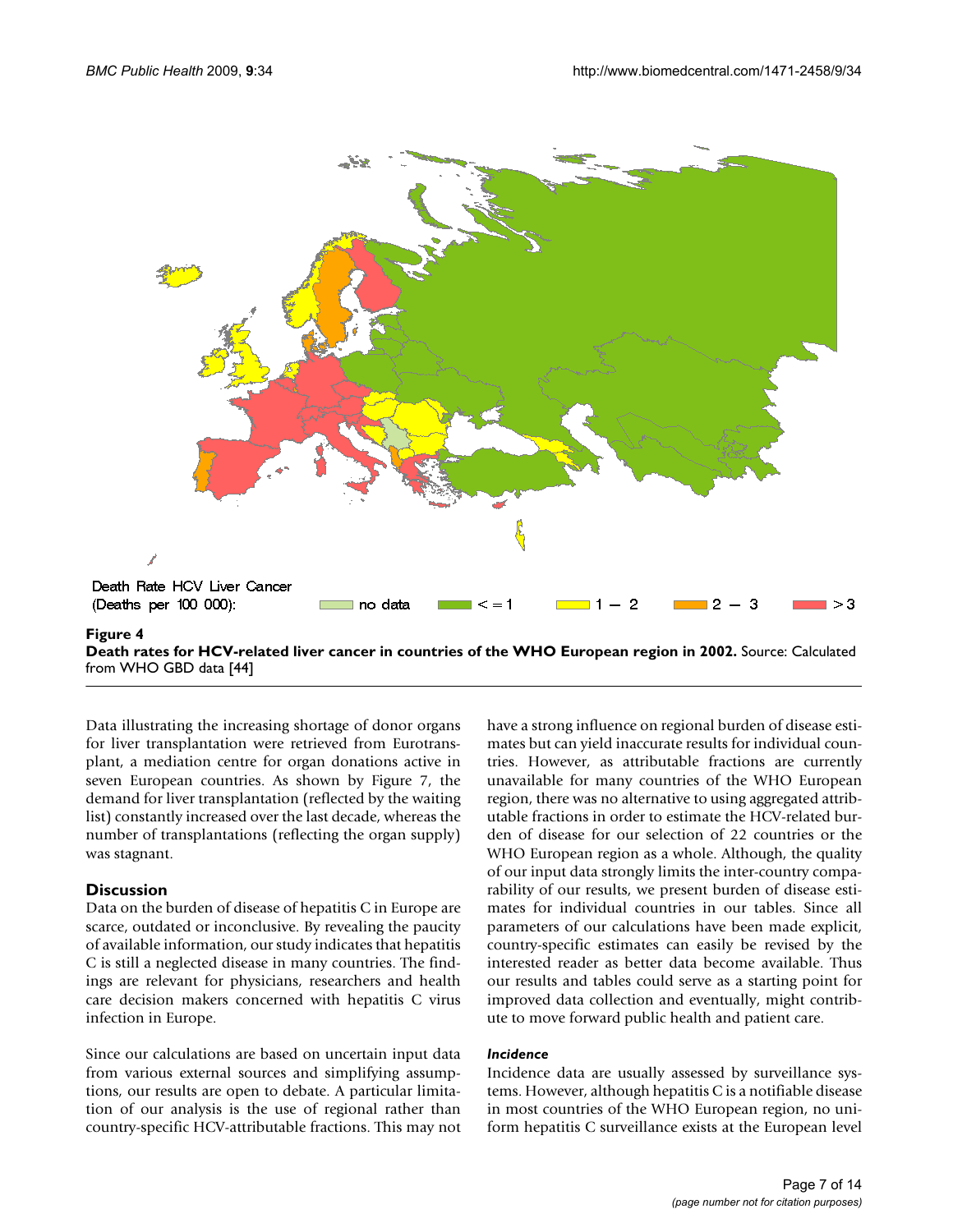

**Death rates for HCV-related liver cirrhosis in countries of the WHO European region in 2002.** Source: Calculated from WHO GBD data [44]

[48,49]. HCV incidence data provided by national surveillance are hardly comparable across countries due to different surveillance systems and case definitions [48-51]. Heterogeneous surveillance causes geographic variation of incidence estimates. Temporal variation might be due to changes in reporting behaviour, modifications of the surveillance system or case definitions, and increased sensitivity of tests (e.g., 2nd and 3rd generation anti-HCV assays). Variation and trends in incidence are therefore difficult to interpret [49].

A general problem for HCV surveillance is its poor sensitivity [3,5,51] resulting from under-detection and -reporting. Under-detection primarily results from the slow and silent onset of the disease [49,52]. Under-reporting has been described as a consequence of political unrest, disinterest, and poorly developed infrastructures [53,54]. Due to the insensitivity of hepatitis C surveillance, HCV attackrates are systematically underestimated [55], especially if surveillance focuses only on acute infections which are rarely symptomatic. Targeted screening programs could improve the sensitivity of surveillance and reduce the number of undetected cases. Second-generation surveillance as proposed for HIV might help to understand and prevent the spread of the HCV epidemic [56].

Presently, the most comprehensive collection of European incidence data applying a uniform case definition is produced by the WHO [37]. Per definition, WHO data represent cases of acute hepatitis C, which in theory most closely approximate the incidence of HCV infections. However, since not all countries reporting to WHO in the past were able to distinguish acute from chronic cases [57], there is serious doubt that all cases truly meet the case definition. As newly diagnosed or reported cases of chronic hepatitis might have been misclassified as acute cases, WHO data do not necessarily reflect true incidence rates. Substantial variation of the reported incidence estimates suggest that the data are highly unreliable, which strongly impairs inter-country comparability as well. Based on WHO data, the population-weighted average annual incidence for acute hepatitis C in the WHO European region is 6.19 per 100000 residents (95% CI 4.90– 7.48). Expert estimates and alternative data available for selected European countries are not always consistent with WHO incidence data [3,48,58]. However, consider-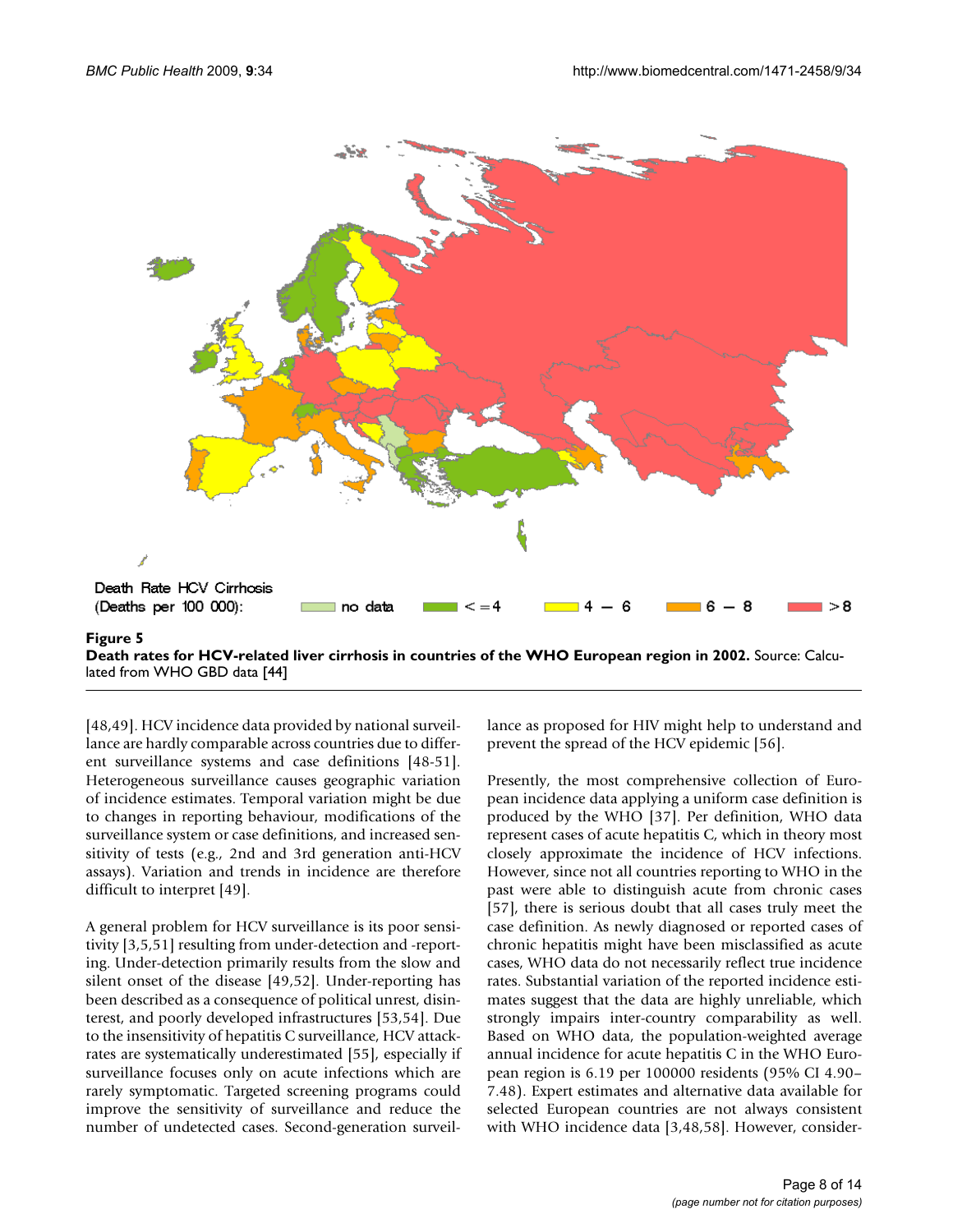

### HCV-related DALY rates in countries of the WHO European region in 2002 **Figure 6 HCV-related DALY rates in countries of the WHO European region in 2002.** Source: Calculated from WHO GBD data [44]

ing the general uncertainty of HCV incidence data, it is difficult to decide which data are most valid.

In general, incidence data focussing on acute infections do not appropriately reflect the size of the hepatitis C problem because many infections were acquired through contaminated blood products prior to the 1990s. Therefore, even in countries with presently low transmission rates, the prevalence of hepatitis C might be high.

# *Prevalence*

Given that many infections were contracted in the past, HCV prevalence is the key measure in quantifying the size of the hepatitis C problem and guiding health care resource planning. In contrast to incidence data which are collected by surveillance systems, the assessment of prevalence requires representative population surveys. Even studies assessing the prevalence in blood donors are problematic, since high-risk groups such as intravenous drug users are often excluded from blood donation, leading to an underestimation of the true prevalence in the population [59]. HCV prevalence assessed in population surveys can easily be underestimated as well, if there is selection

bias regarding high risk groups like IDUs [60,61]. Therefore, some countries have corrected prevalence estimates for selection bias.

Our investigation suggests that, the WHO should currently be considered as the most comprehensive source of European HCV prevalence data because their data were collected by a sole authority with uniform demands on data quality, and comparable data collections are lacking. Nevertheless, it is widely accepted that current data do not necessarily represent true HCV prevalence and are in need of updating [27,29,39,59]. Additionally, the lack of agespecific prevalence data needed for burden-of-disease projections has been criticised.

As revealed by our investigation, 1999 WHO prevalence data frequently differ from estimates from other sources and are not always consistent with incidence data, underscoring the uncertain data quality. While identifying which specific prevalence data are incorrect was beyond the scope of our study, our investigation indicates that WHO data for Europe tend to be lower than prevalence data from other sources. That is, estimates communicated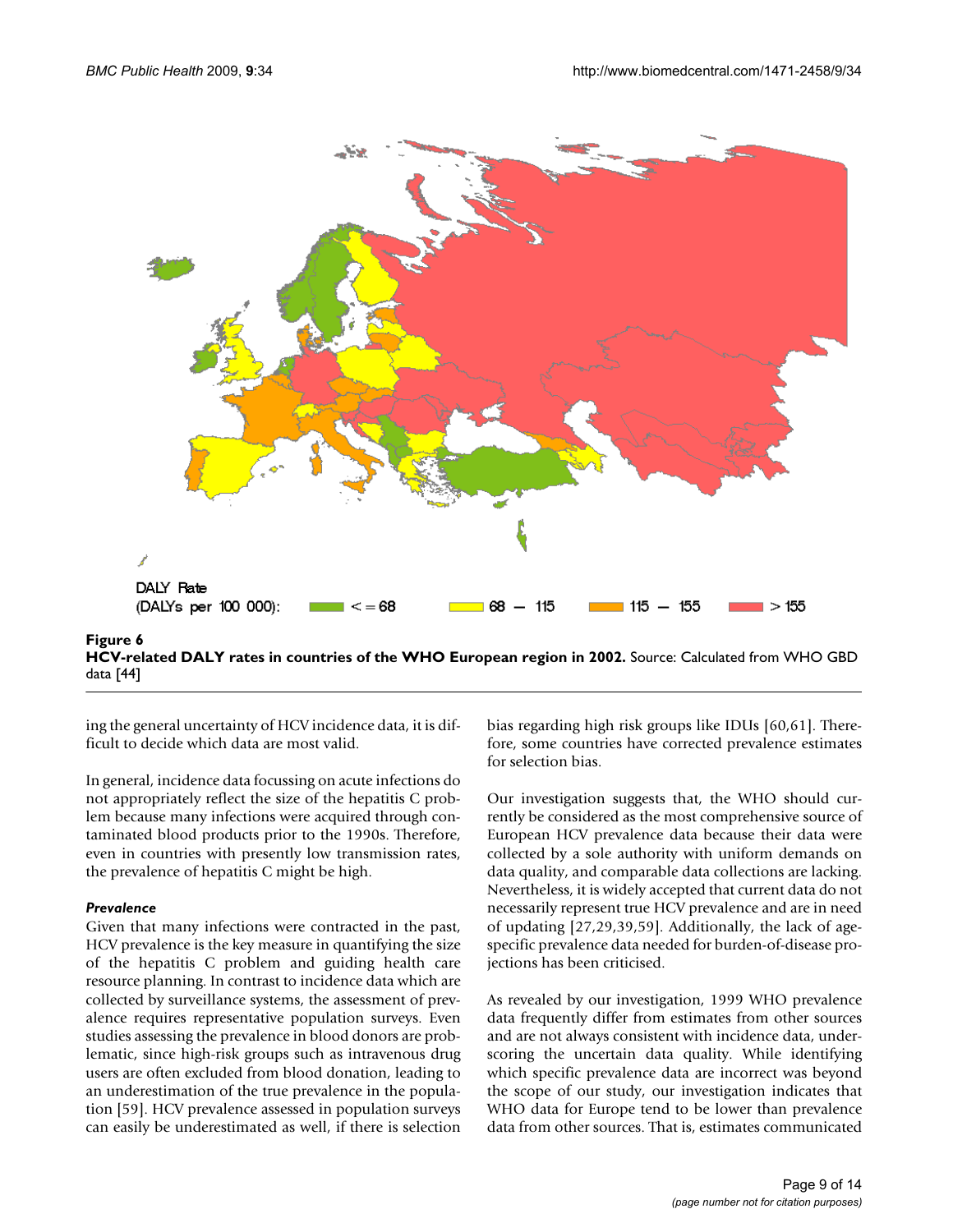

by experts in the field [62,63], results from prevalence studies published after 1999 [6,64-68], and most interestingly, data communicated on national levels, are all often higher than WHO estimates. This finding is important because WHO data are disseminated on an international level and used widely in research and health policy, as demonstrated by several recent publications referring to the 1999 WHO data [14,30,51,59]. The reasons for which WHO prevalence data for most countries deviate from national estimates are unclear. While it is possible that national information is not effectively passed on to the international level, concerns about data validity and/or comparability must be considered as well. Evaluating the quality of national prevalence estimates is difficult because those estimates are often reported only in context documents without clear description of the underlying data source(s). An explanation for this may be that national prevalence estimates are based on a variety of study results and modelling assumptions, when representative population surveys are lacking or correction for selection bias is needed.

Applying WHO and national prevalence data, we estimated that 1.1% to 1.3% of the population in our 22 focus countries are infected with HCV. However, as our selection of countries is arbitrary, this prevalence may not

be applicable for the WHO European region as a whole. Further studies assessing the age-specific HCV prevalence in representative population samples are needed, and data disseminated on the international level should be updated.

# *Mortality*

According to our investigation, HCV-specific mortality in Europe has not yet been sufficiently assessed. According to our calculations, HCV caused more than 86000 deaths in the WHO European region in 2002. This is about the same number of deaths attributed to pancreas cancer (ICD-10 Code C25) and more than twice the number estimated for HIV/AIDS (ICD-10 Code B20-B24) [69].

HCV was estimated to account for 35% of cirrhosis and 32% of liver cancer deaths, respectively. The latter is not consistent with the frequently cited statement that HCV accounts for 60% of hepatocellular carcinomas [3,25]. Since HCC is the most frequent type of liver cancer [70] and survival with liver cancer is short [71], the proportion of liver cancer deaths due to HCV should approximate the HCV-attributable fraction for liver cancers, which in our analysis ranged from 15 to 44%. As these fractions represent regional averages, our estimate of HCV-related liver cancer deaths might be inaccurate for individual coun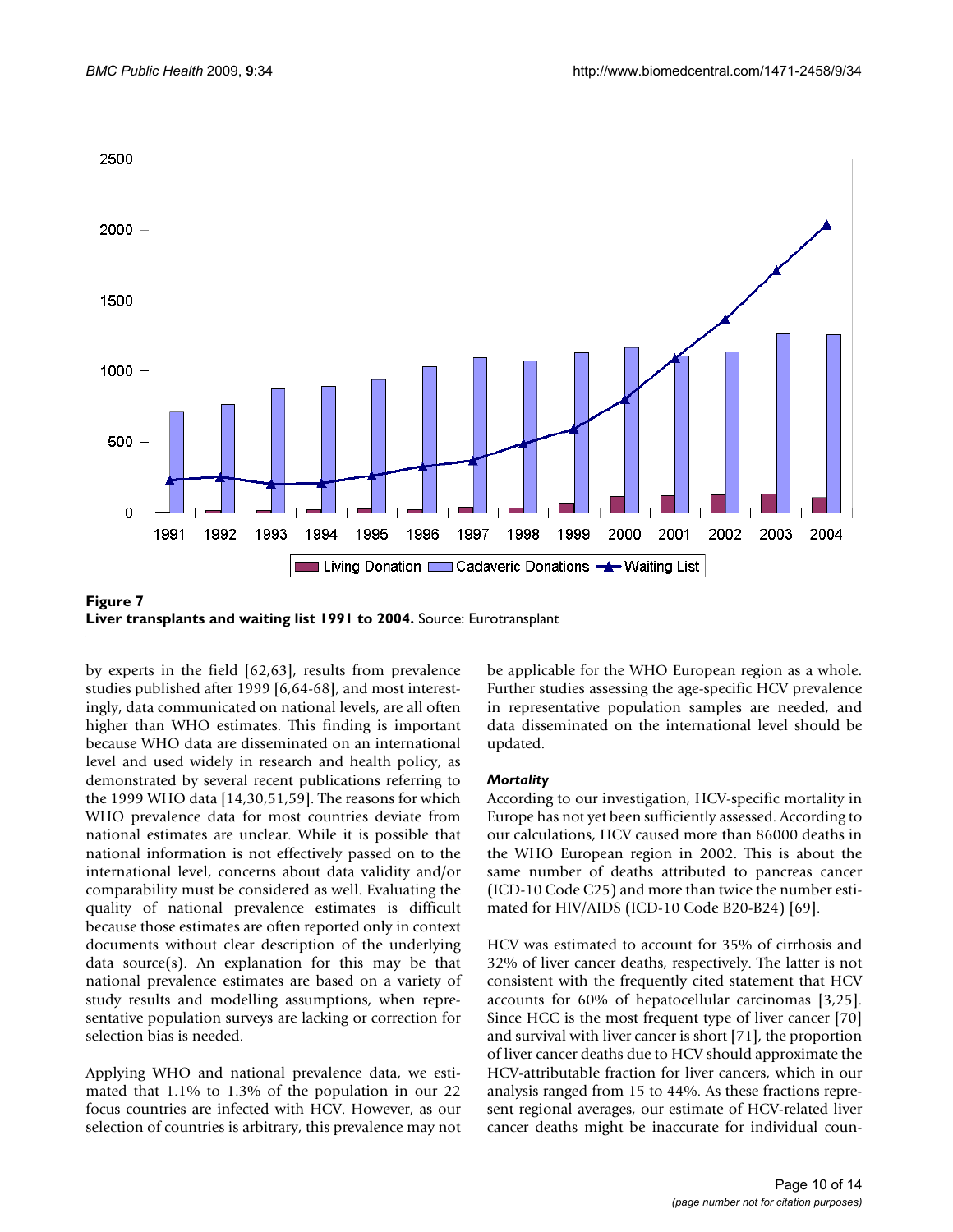tries. In Italy, for example, study data suggest higher HCVattributable fractions between 50% and 70% [72-74].

Our data show opposite East-West gradients for HCVrelated cirrhosis and liver cancer mortality, with lower HCV-related cancer mortality in the East. This might be the result of a competing risk situation in which patients in the East die from cirrhosis before developing liver cancer. HCV-related cirrhosis mortality might be higher due to concomitant excess alcohol consumption [75]. An alternative explanation would be that HCC in Eastern Europe is under-detected or misclassified as cirrhosis, which is likely because state-of-the-art imaging technology is less frequently available.

In general, geographic variation of HCV-related mortality rates may be caused by differences in HCV prevalence. However, heterogeneous data quality, deviating health care standards, or differences in the distribution of competing and synergistic risk factors should be considered as alternative explanations. For example, HCV-related death rates might be lower in countries with high prevalence of hepatitis B [2] and higher in countries with a high level of alcohol consumption [75]. Specifically, heavy alcohol consumption has been shown to be associated with higher risks of cirrhosis, liver cancer and death in patients with chronic hepatitis C [29,76].

Generally, our mortality data represent crude estimates that are unadjusted for potential co-factors. Therefore, discussion of HCV-related deaths does not exclude the involvement of other risk factors or co-disease.

# *Quality of life*

Presently, the only data allowing a consistent cross-country comparison of burden of disease resulting from HCVrelated quality of life impairment are DALYs and YLDs estimated by the WHO GBD in 2002. No expert estimates are available for such a burden. HCV-related DALYs and YLDs reported by the GBD are low due the exclusion of cases with cirrhosis and liver cancer. When these cases are included – as in our analysis – the picture changes dramatically. According to our calculations, HCV caused approximately 1.2 million DALYs in the WHO European region in 2002, of which about one sixth (200104 YLDs) are attributed to quality of life impairment. Comparing this figure to DALYs reported by the WHO GBD for other diseases reveals that hepatitis C is a major health problem, which is almost as big as HIV/AIDS (ICD-10 Code B20- B24) or stomach cancer (ICD-10 Code C16), each causing about 1.4 million DALYS in 2002 [77].

High DALY rates are predominantly found in Eastern European countries where HCV-related cirrhosis mortality is high but HCV-related liver cancer mortality is low. This finding can be partially explained by the nature of the DALY measure itself which puts strong weight on lifeyears lost due to premature death. Thus, our results imply that hepatitis C patients in Eastern European countries die at a younger age, on average, than their Western European counterparts.

Roughly 95% of the HCV-related DALYs were accumulated by patients in advanced disease stages (cirrhosis or liver cancer). This figure highlights the importance and potential benefit of antiviral treatment, which can prevent disease progression and advanced liver disease. This result seems surprising, as several studies have shown that HCV infection diminishes health-related quality of life even in the absence of advanced liver disease [78-84] and there are more patients with mild than with severe disease. Our data suggest that quality-of-life impairment caused by HCV infection is less relevant from a burden of disease perspective, because (1) the DALY measure gives a strong weight on life-years lost due to premature death, (2) disability weights applied by the Global Burden of Disease study for advanced stages – consistently with published patient-derived quality-of-life indices (utilities) [85,86] – were 3 to 11 times higher then those applied for early stages, and most importantly, (3) YLDs, the disability component of the DALY measure, focus only on incident cases. However, uncertainty remains, as it is unclear which conditions and aspects are covered by the disability weight of 0.075 [35] that was used for the calculation of hepatitis C-related DALYs in the GBD and the estimation of YLDs (and, by extension, DALYs) required a broad set of input data from a multitude of sources [87].

# *Liver transplantation*

Due to the lack of comprehensive data, HCV-related liver transplantations in Europe were calculated using input data from various sources. According to our calculations, about one-quarter of liver transplants in Europe are related to HCV.

Although this figure is lower than previous expert estimates [3,88], under-estimation from our data seems unlikely considering that our calculations are based on the assumption that 34% to 38% of cirrhosis-related transplants are due to HCV, while ELTR reported a much lower fraction of 16% [47]. However, results of our calculations are limited by the use of uncertain input data and simplifying assumptions. Additionally, our estimates might not be valid for individual countries due to the use of regionally aggregated HCV-attributable fractions.

Even with an attributable fraction of 23%, HCV is a dominant reason for liver transplantation. Considering the already-existing shortage of donor organs [47,89] and that many HCV infections acquired prior to the 1990s have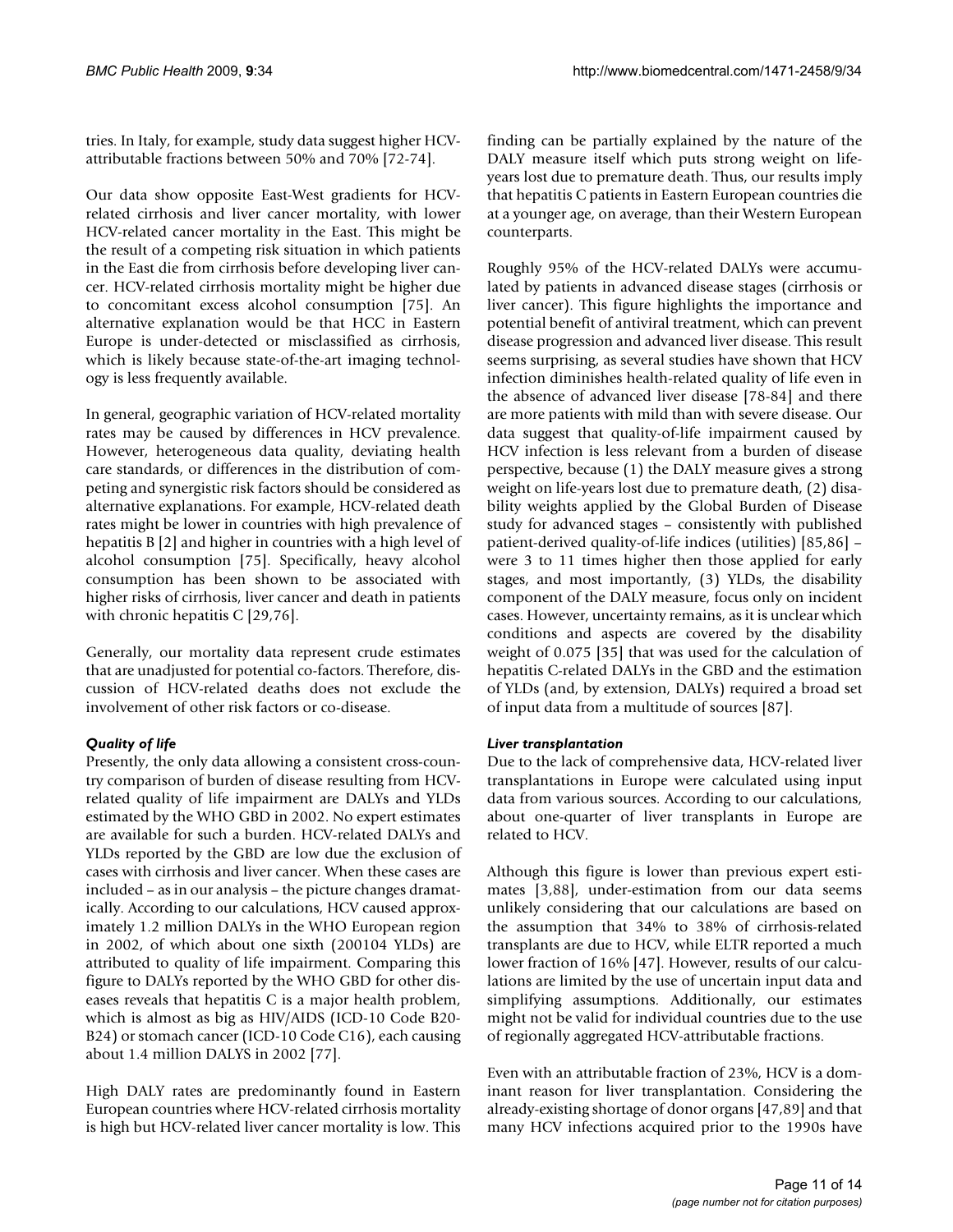not yet progressed to the stage of cirrhosis [90], the need for health care action, such as timely antiviral treatment of hepatitis C patients, is obvious. As suggested by models projecting the incidence of HCV-related cirrhosis and liver cancer, the need for liver transplantation will continue to rise considerably over the next 10 to 20 years without treatment [16-19].

According to our data, HCV-related transplantation rates in the European region vary considerably independent of HCV prevalence. This might indicate asymmetric reporting quality or unequal access to liver transplantation.

As shown by our review, European data on HCV-related liver transplants, like HCV-related burden of disease data in general, are poor. However, while the improvement of incidence, prevalence, mortality and DALY data requires considerable efforts, reliable HCV-related transplant data could easily be generated by collecting little additional HCV-specific information. This task could either be adopted by the Transplant Committee of the Council of Europe (TCCE) or the European Liver Transplant Registry (ELTR).

# **Conclusion**

Our results indicate that hepatitis C is a major health problem and highlight the importance of timely antiviral treatment. However, data on the burden of disease of hepatitis C in Europe are scarce, outdated or inconclusive. By revealing the paucity of available information, our study indicates that hepatitis C is still a neglected disease in many countries. What is needed are public awareness, coordinated action plans, and better data. As the implementation of national action plans will take time, awareness among physicians is crucial. Specifically, physicians should be aware that many infections are still undetected, provide timely testing and antiviral treatment, and avoid iatrogenic transmission. Our results could serve as a foundation for improved data collection in the future.

# **Competing interests**

This project was supported in part by an unrestricted educational grant from Hoffmann La-Roche Ltd., Basel, Switzerland. The authors had complete and independent control over study design, analysis and interpretation of data, report writing, and publication, regardless of results. Drs. Mühlberger and Siebert received speakers honorarium and/or travel support from Hoffmann La-Roche Ltd. to present preliminary results of the study. Dr. Siebert and G. Sroczynski received funding from different health technology assessment agencies to perform health technology assessments related to hepatitis C (Canadian Agency for Drugs and Technologies in Health, German Agency for Health Technology Assessment at the German Institute for Medical Information and Documentation/German Federal Ministry of Health, Institute for Technology Assessment at the Austrian Academy of Sciences, Austrian Ludwig Boltzmann Institute for Health Technology Assessment) and unrestricted research grants from Roche and Schering Plough to perform cost-effectiveness studies for hepatitis C. Dr. Zeuzem received honoraria for lectures and advisory board meetings and served as clinical investigator for Roche and Schering Plough.

# **Authors' contributions**

The review was designed and co-ordinated by NM, US and SZ. RS, NM, BL and GS were involved in literature search, data acquisition and data extraction. Data analyses were done by NM and US. All authors contributed to result interpretation, were actively involved in the writing of the manuscript, and approved the version submitted for publication.

# **Additional material**

# **Additional file 1**

*Tables 1 to 5. Table 1: Incidence – Cases of acute hepatitis C per 100,000 inhabitants reported to WHO by countries of the WHO European region between 1997 and 2004. Table 2: Prevalence – Hepatitis C prevalence in countries of the WHO European region reported by WHO, the Hepatitis C European Network for Co-operative Research (HENCOR) and national sources. Table 3: Mortality – Deaths and death rates related to HCV in countries of the WHO European region in 2002. Table 4: DALYs and DALY rates related to HCV in countries of the WHO European region in 2002. Table 5: Transplantation – Number and proportion of liver transplants (LT) due to HCV related cirrhosis and liver cancer (LC) in countries of the WHO European region in 2004* Click here for file

[\[http://www.biomedcentral.com/content/supplementary/1471-](http://www.biomedcentral.com/content/supplementary/1471-2458-9-34-S1.doc) 2458-9-34-S1.doc]

#### **References**

- 1. Lauer GM, Walker BD: **[Hepatitis C virus infection.](http://www.ncbi.nlm.nih.gov/entrez/query.fcgi?cmd=Retrieve&db=PubMed&dopt=Abstract&list_uids=11439948)** *New England Journal of Medicine* 2001, **345(1):**41-52.
- 2. World Health Organization: **[Global surveillance and control of](http://www.ncbi.nlm.nih.gov/entrez/query.fcgi?cmd=Retrieve&db=PubMed&dopt=Abstract&list_uids=10847128) [hepatitis C. Report of a WHO Consultation organized in col](http://www.ncbi.nlm.nih.gov/entrez/query.fcgi?cmd=Retrieve&db=PubMed&dopt=Abstract&list_uids=10847128)laboration with the Viral Hepatitis Prevention Board, Ant[werp, Belgium.](http://www.ncbi.nlm.nih.gov/entrez/query.fcgi?cmd=Retrieve&db=PubMed&dopt=Abstract&list_uids=10847128)** *J Viral Hepat* 1999, **6(1):**35-47.
- 3. European Association on the Studies on the Liver (EASL): **[EASL](http://www.ncbi.nlm.nih.gov/entrez/query.fcgi?cmd=Retrieve&db=PubMed&dopt=Abstract&list_uids=10622553) [International Consensus Conference on hepatitis C. Paris,](http://www.ncbi.nlm.nih.gov/entrez/query.fcgi?cmd=Retrieve&db=PubMed&dopt=Abstract&list_uids=10622553) [26–27 February 1999. Consensus statement.](http://www.ncbi.nlm.nih.gov/entrez/query.fcgi?cmd=Retrieve&db=PubMed&dopt=Abstract&list_uids=10622553)** *J Hepatol* 1999, **31(Suppl 1):**3-8.
- 4. Alter HJ, Seeff LB: **[Recovery, persistence, and sequelae in hep](http://www.ncbi.nlm.nih.gov/entrez/query.fcgi?cmd=Retrieve&db=PubMed&dopt=Abstract&list_uids=10895429)[atitis C virus infection: a perspective on long-term outcome.](http://www.ncbi.nlm.nih.gov/entrez/query.fcgi?cmd=Retrieve&db=PubMed&dopt=Abstract&list_uids=10895429)** *Seminars in Liver Disease* 2000, **20(1):**17-35.
- 5. World Health Organization: **Hepatitis C.** Geneva, Switzerland; 2002:1-69.
- 6. Alberti A, Noventa F, Benvegnu L, Boccato S, Gatta A: **[Prevalence](http://www.ncbi.nlm.nih.gov/entrez/query.fcgi?cmd=Retrieve&db=PubMed&dopt=Abstract&list_uids=12484711) [of liver disease in a population of asymptomatic persons with](http://www.ncbi.nlm.nih.gov/entrez/query.fcgi?cmd=Retrieve&db=PubMed&dopt=Abstract&list_uids=12484711) hepatitis C virus infection[summary for patients in Ann Intern Med. 2002 Dec 17;137(12):I36; PMID: 12484740].** *Annals of Internal Medicine* 2002, **137(12):**961-964.
- 7. Eurasian Harm Reduction Network (EHRN): **HCV Infection in Europe.** 2007 [[http://www.harm-reduction.org/images/stories/doc](http://www.harm-reduction.org/images/stories/documents/hcv/hcv-in-selected-countries-of-europe_report_final_september.pdf) [uments/hcv/hcv-in-selected-countries](http://www.harm-reduction.org/images/stories/documents/hcv/hcv-in-selected-countries-of-europe_report_final_september.pdf)[oeurope\\_report\\_final\\_september.pdf](http://www.harm-reduction.org/images/stories/documents/hcv/hcv-in-selected-countries-of-europe_report_final_september.pdf)].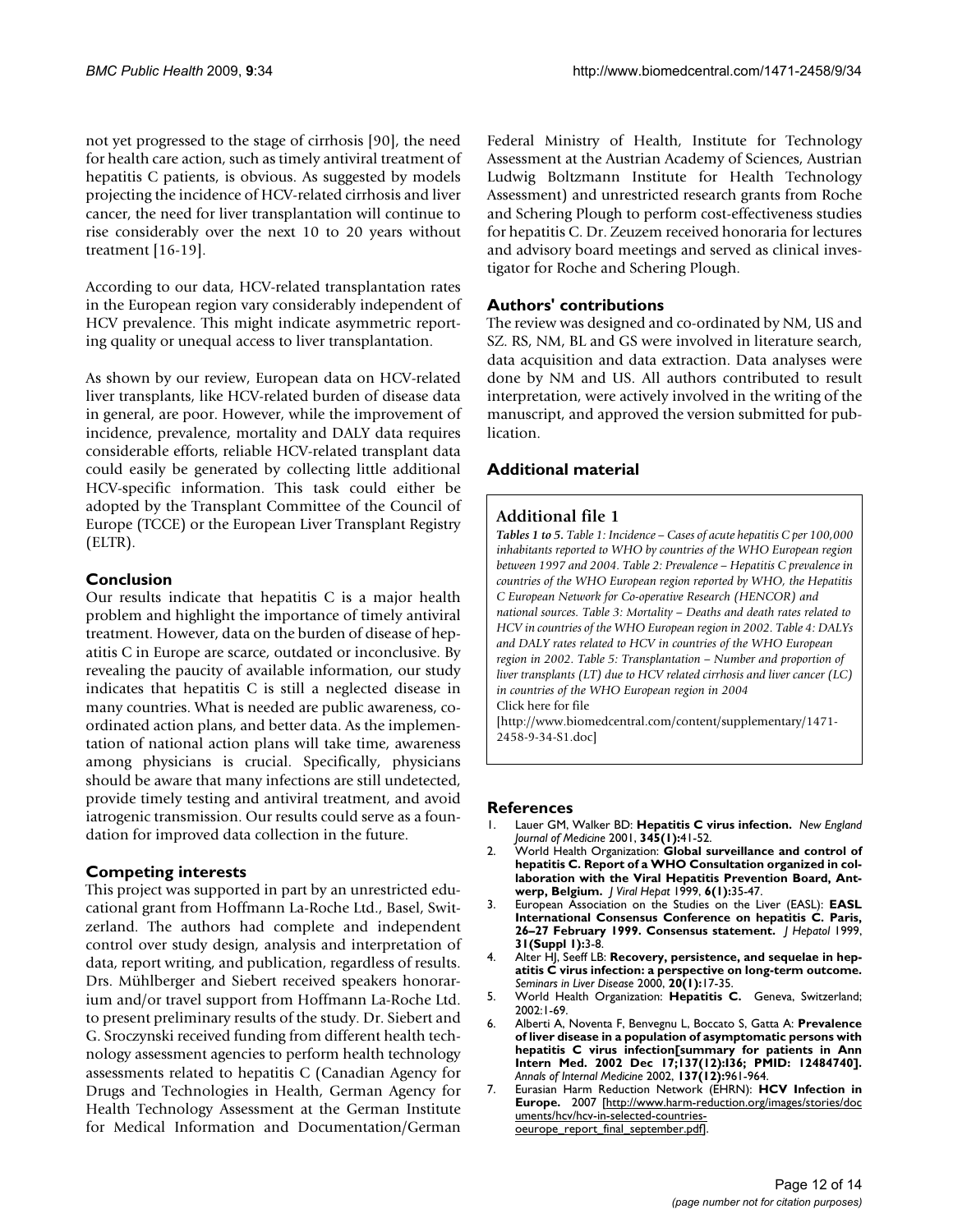- 8. Miro JM, Laguno M, Moreno A, Rimola A: **[Management of end](http://www.ncbi.nlm.nih.gov/entrez/query.fcgi?cmd=Retrieve&db=PubMed&dopt=Abstract&list_uids=16352366) [stage liver disease \(ESLD\): what is the current role of ortho](http://www.ncbi.nlm.nih.gov/entrez/query.fcgi?cmd=Retrieve&db=PubMed&dopt=Abstract&list_uids=16352366)[topic liver transplantation \(OLT\)?](http://www.ncbi.nlm.nih.gov/entrez/query.fcgi?cmd=Retrieve&db=PubMed&dopt=Abstract&list_uids=16352366)** *J Hepatol* 2006, **44(1 Suppl):**S140-145.
- 9. Brady B, Siebert U, Sroczynski G, Murphy G, Husereau DR, Sherman M, Wong W, Mensinkai S: **Pegylated Interferon combined with Ribavirin for chronic hepatitis C virus infection: an economic evaluation [Technology report no 82].** Ottawa, Canada: Canadian Agency for Drugs andTechnologies in Health (CADTH); 2007:1-55.
- 10. Fried MW, Shiffman ML, Reddy KR, Smith C, Marinos G Jr, Goncales FL, Haussinger D, Diago M, Carosi G, Dhumeaux D, *et al.*: **[Peginter](http://www.ncbi.nlm.nih.gov/entrez/query.fcgi?cmd=Retrieve&db=PubMed&dopt=Abstract&list_uids=12324553)[feron alfa-2a plus ribavirin for chronic hepatitis C virus infec](http://www.ncbi.nlm.nih.gov/entrez/query.fcgi?cmd=Retrieve&db=PubMed&dopt=Abstract&list_uids=12324553)[tion.](http://www.ncbi.nlm.nih.gov/entrez/query.fcgi?cmd=Retrieve&db=PubMed&dopt=Abstract&list_uids=12324553)** *N Engl J Med* 2002, **347(13):**975-982.
- 11. Friedrich-Rust M, Zeuzem S, Sarrazin C: **[Current therapy for hep](http://www.ncbi.nlm.nih.gov/entrez/query.fcgi?cmd=Retrieve&db=PubMed&dopt=Abstract&list_uids=16175369)[atitis C.](http://www.ncbi.nlm.nih.gov/entrez/query.fcgi?cmd=Retrieve&db=PubMed&dopt=Abstract&list_uids=16175369)** *Int J Colorectal Dis* 2007, **22(4):**341-349.
- Hadziyannis SJ, Sette H Jr, Morgan TR, Balan V, Diago M, Marcellin P, Ramadori G, Bodenheimer H, Bernstein D Jr, Rizzetto M, *et al.*: **[Peginterferon-alpha2a and ribavirin combination therapy in](http://www.ncbi.nlm.nih.gov/entrez/query.fcgi?cmd=Retrieve&db=PubMed&dopt=Abstract&list_uids=14996676) chronic hepatitis C: a randomized study of treatment dura[tion and ribavirin dose.](http://www.ncbi.nlm.nih.gov/entrez/query.fcgi?cmd=Retrieve&db=PubMed&dopt=Abstract&list_uids=14996676)** *Ann Intern Med* 2004, **140(5):**346-355.
- Manns MP, McHutchison JG, Gordon SC, Rustgi VK, Shiffman M, Reindollar R, Goodman ZD, Koury K, Ling M, Albrecht JK: **[Peginter](http://www.ncbi.nlm.nih.gov/entrez/query.fcgi?cmd=Retrieve&db=PubMed&dopt=Abstract&list_uids=11583749)[feron alfa-2b plus ribavirin compared with interferon alfa-2b](http://www.ncbi.nlm.nih.gov/entrez/query.fcgi?cmd=Retrieve&db=PubMed&dopt=Abstract&list_uids=11583749) plus ribavirin for initial treatment of chronic hepatitis C: a [randomised trial.](http://www.ncbi.nlm.nih.gov/entrez/query.fcgi?cmd=Retrieve&db=PubMed&dopt=Abstract&list_uids=11583749)** *Lancet* 2001, **358(9286):**958-965.
- 14. Wong JB: **[Hepatitis C: cost of illness and considerations for](http://www.ncbi.nlm.nih.gov/entrez/query.fcgi?cmd=Retrieve&db=PubMed&dopt=Abstract&list_uids=16802842) [the economic evaluation of antiviral therapies.](http://www.ncbi.nlm.nih.gov/entrez/query.fcgi?cmd=Retrieve&db=PubMed&dopt=Abstract&list_uids=16802842)** *Pharmacoeconomics* 2006, **24(7):**661-672.
- 15. World Health Organization: **Hepatitis C assays: Operational characteristics (Phase I).** In *Blood safety and clinical technology* Geneva, Switzerland; 2001:1-34.
- 16. Buti M, San Miguel R, Brosa M, Cabases JM, Medina M, Angel Casado M, Fosbrook L, Esteban R: **[Estimating the impact of hepatitis C](http://www.ncbi.nlm.nih.gov/entrez/query.fcgi?cmd=Retrieve&db=PubMed&dopt=Abstract&list_uids=15826711) [virus therapy on future liver-related morbidity, mortality](http://www.ncbi.nlm.nih.gov/entrez/query.fcgi?cmd=Retrieve&db=PubMed&dopt=Abstract&list_uids=15826711) [and costs related to chronic hepatitis C.](http://www.ncbi.nlm.nih.gov/entrez/query.fcgi?cmd=Retrieve&db=PubMed&dopt=Abstract&list_uids=15826711)** *J Hepatol* 2005, **42(5):**639-645.
- 17. Davis GL, Albright JE, Cook SF, Rosenberg DM: **[Projecting future](http://www.ncbi.nlm.nih.gov/entrez/query.fcgi?cmd=Retrieve&db=PubMed&dopt=Abstract&list_uids=12682882) [complications of chronic hepatitis C in the United States.](http://www.ncbi.nlm.nih.gov/entrez/query.fcgi?cmd=Retrieve&db=PubMed&dopt=Abstract&list_uids=12682882)** *Liver Transpl* 2003, **9(4):**331-338.
- 18. Deuffic S, Buffat L, Poynard T, Valleron AJ: **[Modeling the hepatitis](http://www.ncbi.nlm.nih.gov/entrez/query.fcgi?cmd=Retrieve&db=PubMed&dopt=Abstract&list_uids=10216148) [C virus epidemic in France.](http://www.ncbi.nlm.nih.gov/entrez/query.fcgi?cmd=Retrieve&db=PubMed&dopt=Abstract&list_uids=10216148)** *Hepatology* 1999, **29(5):**1596-1601.
- 19. Sagmeister M, Renner EL, Mullhaupt B, Wong JB: **[Simulation of](http://www.ncbi.nlm.nih.gov/entrez/query.fcgi?cmd=Retrieve&db=PubMed&dopt=Abstract&list_uids=11782572) [hepatitis C based on a mandatory reporting system.](http://www.ncbi.nlm.nih.gov/entrez/query.fcgi?cmd=Retrieve&db=PubMed&dopt=Abstract&list_uids=11782572)** *Eur J Gastroenterol Hepatol* 2002, **14(1):**25-34.
- 20. Wong JB, McQuillan GM, McHutchison JG, Poynard T: **[Estimating](http://www.ncbi.nlm.nih.gov/entrez/query.fcgi?cmd=Retrieve&db=PubMed&dopt=Abstract&list_uids=11029989) [future hepatitis C morbidity, mortality, and costs in the](http://www.ncbi.nlm.nih.gov/entrez/query.fcgi?cmd=Retrieve&db=PubMed&dopt=Abstract&list_uids=11029989) [United States.](http://www.ncbi.nlm.nih.gov/entrez/query.fcgi?cmd=Retrieve&db=PubMed&dopt=Abstract&list_uids=11029989)** *Am J Public Health* 2000, **90(10):**1562-1569.
- 21. Zou S, Tepper M, El Saadany S: **[Prediction of hepatitis C burden](http://www.ncbi.nlm.nih.gov/entrez/query.fcgi?cmd=Retrieve&db=PubMed&dopt=Abstract&list_uids=10978943) [in Canada.](http://www.ncbi.nlm.nih.gov/entrez/query.fcgi?cmd=Retrieve&db=PubMed&dopt=Abstract&list_uids=10978943)** *Can J Gastroenterol* 2000, **14(7):**575-580.
- 22. Esteban JI, Sauleda S, Quer J: **[The changing epidemiology of hep](http://www.ncbi.nlm.nih.gov/entrez/query.fcgi?cmd=Retrieve&db=PubMed&dopt=Abstract&list_uids=18022726)[atitis C virus infection in Europe.](http://www.ncbi.nlm.nih.gov/entrez/query.fcgi?cmd=Retrieve&db=PubMed&dopt=Abstract&list_uids=18022726)** *J Hepatol* 2008, **48(1):**148-162.
- 23. European Monitoring Centre for Drugs and Drug Addiction (EMCDDA): *Hepatitis C and injecting drug use: impact, costs and policy options. Monograph 7* Lisbon: European Monitoring Centre for Drugs and Drug Addiction; 2004.
- 24. European Monitoring Centre for Drugs and Drug Addiction (EMCDDA): *Annual report 2008: the state of the drugs problem in Europe* Luxembourg: Office for Official Publications of the European Communities; 2008.
- 25. World Health Organization: **Hepatitis C.** 1999 [[http://](http://www.who.int/immunization/topics/hepatitis_c/en/index.html/) [www.who.int/immunization/topics/hepatitis\\_c/en/index.html/](http://www.who.int/immunization/topics/hepatitis_c/en/index.html/)]
- 26. National Institute of Health (NIH): **[National Institutes of Health](http://www.ncbi.nlm.nih.gov/entrez/query.fcgi?cmd=Retrieve&db=PubMed&dopt=Abstract&list_uids=12407572) [Consensus Development Conference Statement: Manage](http://www.ncbi.nlm.nih.gov/entrez/query.fcgi?cmd=Retrieve&db=PubMed&dopt=Abstract&list_uids=12407572)[ment of hepatitis C: 2002–June 10-12, 2002.](http://www.ncbi.nlm.nih.gov/entrez/query.fcgi?cmd=Retrieve&db=PubMed&dopt=Abstract&list_uids=12407572)** *Hepatology* 2002, **36(5 Suppl 1):**S3-20.
- 27. The Global Burden of Disease Working Group: **[Global burden of](http://www.ncbi.nlm.nih.gov/entrez/query.fcgi?cmd=Retrieve&db=PubMed&dopt=Abstract&list_uids=14681338) [disease \(GBD\) for hepatitis C.](http://www.ncbi.nlm.nih.gov/entrez/query.fcgi?cmd=Retrieve&db=PubMed&dopt=Abstract&list_uids=14681338)** *J Clin Pharmacol* 2004, **44(1):**20-29.
- 28. World Health Organization: **WHO Regional Office for Europe: Country information.** 2006 [[http://www.euro.who.int/countryin](http://www.euro.who.int/countryinformation) [formation](http://www.euro.who.int/countryinformation)].
- Perz JF, Armstrong GL, Farrington LA, Hutin YJ, Bell BP: [The contri](http://www.ncbi.nlm.nih.gov/entrez/query.fcgi?cmd=Retrieve&db=PubMed&dopt=Abstract&list_uids=16879891)**[butions of hepatitis B virus and hepatitis C virus infections to](http://www.ncbi.nlm.nih.gov/entrez/query.fcgi?cmd=Retrieve&db=PubMed&dopt=Abstract&list_uids=16879891) [cirrhosis and primary liver cancer worldwide.](http://www.ncbi.nlm.nih.gov/entrez/query.fcgi?cmd=Retrieve&db=PubMed&dopt=Abstract&list_uids=16879891)** *J Hepatol* 2006, **45(4):**529-538.
- 30. Parkin DM: **[The global health burden of infection-associated](http://www.ncbi.nlm.nih.gov/entrez/query.fcgi?cmd=Retrieve&db=PubMed&dopt=Abstract&list_uids=16404738) [cancers in the year 2002.](http://www.ncbi.nlm.nih.gov/entrez/query.fcgi?cmd=Retrieve&db=PubMed&dopt=Abstract&list_uids=16404738)** *Int J Cancer* 2006, **118(12):**3030-3044.
- 31. *Global Burden of Disease and Risk Factors* New York: Oxford University Press; 2006.
- 32. Murray CJ: **[Quantifying the burden of disease: the technical](http://www.ncbi.nlm.nih.gov/entrez/query.fcgi?cmd=Retrieve&db=PubMed&dopt=Abstract&list_uids=8062401) [basis for disability-adjusted life years.](http://www.ncbi.nlm.nih.gov/entrez/query.fcgi?cmd=Retrieve&db=PubMed&dopt=Abstract&list_uids=8062401)** *Bull World Health Organ* 1994, **72(3):**429-445.
- 33. Murray CJ, Lopez AD: **[Quantifying disability: data, methods and](http://www.ncbi.nlm.nih.gov/entrez/query.fcgi?cmd=Retrieve&db=PubMed&dopt=Abstract&list_uids=8062403) [results.](http://www.ncbi.nlm.nih.gov/entrez/query.fcgi?cmd=Retrieve&db=PubMed&dopt=Abstract&list_uids=8062403)** *Bull World Health Organ* 1994, **72(3):**481-494.
- 34. Murray CJ, Lopez AD: **[The utility of DALYs for public health](http://www.ncbi.nlm.nih.gov/entrez/query.fcgi?cmd=Retrieve&db=PubMed&dopt=Abstract&list_uids=9342897) [policy and research: a reply.](http://www.ncbi.nlm.nih.gov/entrez/query.fcgi?cmd=Retrieve&db=PubMed&dopt=Abstract&list_uids=9342897)** *Bull World Health Organ* 1997, **75(4):**377-381.
- 35. Mathers CD, Bernard C, Iburg KM, Inoue M, Ma Fat D, Shibuya K, Stein C, Tomijima N: **Global Burden of Disease in 2002: data sources, methods and results.** *GPE Discussion Paper No 54* 2003:1-118 [\[http://www.who.int/healthinfo/paper54.pdf](http://www.who.int/healthinfo/paper54.pdf)]. Geneva, Switzerland: World Health Organization
- 36. Sassi F: **[Calculating QALYs, comparing QALY and DALY cal](http://www.ncbi.nlm.nih.gov/entrez/query.fcgi?cmd=Retrieve&db=PubMed&dopt=Abstract&list_uids=16877455)[culations.](http://www.ncbi.nlm.nih.gov/entrez/query.fcgi?cmd=Retrieve&db=PubMed&dopt=Abstract&list_uids=16877455)** *Health Policy Plan* 2006, **21(5):**402-408.
- 37. World Health Organization: **WHO Health for all database.** 2006 [[http://data.euro.who.int/hfadb\]](http://data.euro.who.int/hfadb)
- 38. World Health Organization: **[Hepatitis C: global prevalence.](http://www.ncbi.nlm.nih.gov/entrez/query.fcgi?cmd=Retrieve&db=PubMed&dopt=Abstract&list_uids=9385865)** *Wkly Epidemiol Rec* 1997, **72(46):**341-344.
- 39. World Health Organization: **[Hepatitis C–global prevalence](http://www.ncbi.nlm.nih.gov/entrez/query.fcgi?cmd=Retrieve&db=PubMed&dopt=Abstract&list_uids=10645164) [\(update\).](http://www.ncbi.nlm.nih.gov/entrez/query.fcgi?cmd=Retrieve&db=PubMed&dopt=Abstract&list_uids=10645164)** *Wkly Epidemiol Rec* 1999, **74(49):**425-427.
- 40. Touzet S, Kraemer L, Colin C, Pradat P, Lanoir D, Bailly F, Coppola RC, Sauleda S, Thursz MR, Tillmann H, *et al.*: **[Epidemiology of hep](http://www.ncbi.nlm.nih.gov/entrez/query.fcgi?cmd=Retrieve&db=PubMed&dopt=Abstract&list_uids=10912488)[atitis C virus infection in seven European Union countries: a](http://www.ncbi.nlm.nih.gov/entrez/query.fcgi?cmd=Retrieve&db=PubMed&dopt=Abstract&list_uids=10912488) critical analysis of the literature. HENCORE Group. (Hepa[titis C European Network for Co-operative Research.](http://www.ncbi.nlm.nih.gov/entrez/query.fcgi?cmd=Retrieve&db=PubMed&dopt=Abstract&list_uids=10912488)** *European Journal of Gastroenterology & Hepatology* 2000, **12(6):**667-678.
- 41. Freeman J, Hutchison GB: **[Prevalence, incidence and duration.](http://www.ncbi.nlm.nih.gov/entrez/query.fcgi?cmd=Retrieve&db=PubMed&dopt=Abstract&list_uids=6969024)** *Am J Epidemiol* 1980, **112(5):**707-723.
- 42. MacMahon B, Trichopoulos D: *Epidemiology Principles and Methods* 2nd edition. Boston, New York, Toronto, London: Little, Brown and Company; 1996.
- 43. World Health Organization: **The Global Burden of Disease project: results for 2002 and earlier years, methods, documentation and publications. Manuals, resources and software for carrying out national burden of disease studies.** [<http://www.who.int/healthinfo/bodproject/en/index.html>].
- 44. World Health Organization: **Mortality and burden of disease estimates for WHO member states in 2002.** 2004 [\[http://](http://www.who.int/whosis/en/) [www.who.int/whosis/en/](http://www.who.int/whosis/en/)].
- 45. World Health Organization: **Estimates of Years Lost due to Disability by sex, cause and WHO Region for 2002.** 2004 [\[http://](http://www.who.int/entity/healthinfo/statistics/gbdwhoregionyld2002.xls) www.who.int/entity/healthinfo/statistics/gbdwhoregionyld20
- 46. Transplant Committee of the Council of Europe (TCCE): **International Figures on organ donation and transplantation – 2004.** *Newsletter Transplant* 2005, **10(1):**1-44.
- 47. Adam R, McMaster P, O'Grady JG, Castaing D, Klempnauer JL, Jamieson N, Neuhaus P, Lerut J, Salizzoni M, Pollard S, *et al.*: **[Evolution of](http://www.ncbi.nlm.nih.gov/entrez/query.fcgi?cmd=Retrieve&db=PubMed&dopt=Abstract&list_uids=14625822) [liver transplantation in Europe: report of the European Liver](http://www.ncbi.nlm.nih.gov/entrez/query.fcgi?cmd=Retrieve&db=PubMed&dopt=Abstract&list_uids=14625822) [Transplant Registry.](http://www.ncbi.nlm.nih.gov/entrez/query.fcgi?cmd=Retrieve&db=PubMed&dopt=Abstract&list_uids=14625822)** *Liver Transpl* 2003, **9(12):**1231-1243.
- 48. ECDC: *Annual epidemiological report on communicable diseases in Europe* 2007.
- 49. Rantala M, Laar MJ van de: **[Surveillance and epidemiology of](http://www.ncbi.nlm.nih.gov/entrez/query.fcgi?cmd=Retrieve&db=PubMed&dopt=Abstract&list_uids=18761967) [hepatitis B and C in Europe – a review.](http://www.ncbi.nlm.nih.gov/entrez/query.fcgi?cmd=Retrieve&db=PubMed&dopt=Abstract&list_uids=18761967)** *Euro Surveill* 2008, **13(21):**.
- 50. World Health Organization: **European Health Report.** In *WHO Regional Publications, European Series* Copenhagen, Denmark: WHO Regional Office for Europe; 2002:1-165.
- 51. Desenclos JC: **[The challenge of hepatitis C surveillance in](http://www.ncbi.nlm.nih.gov/entrez/query.fcgi?cmd=Retrieve&db=PubMed&dopt=Abstract&list_uids=12799475) [Europe.](http://www.ncbi.nlm.nih.gov/entrez/query.fcgi?cmd=Retrieve&db=PubMed&dopt=Abstract&list_uids=12799475)** *Euro Surveill* 2003, **8(5):**99-100.
- 52. **Infektionsepidemiologisches Jahrbuch meldepflichtiger Krankheiten für 2005** [\[http://rki.de](http://rki.de)]
- 53. Arita I, Nakane M, Kojima K, Yoshihara N, Nakano T, El-Gohary A: **[Role of a sentinel surveillance system in the context of global](http://www.ncbi.nlm.nih.gov/entrez/query.fcgi?cmd=Retrieve&db=PubMed&dopt=Abstract&list_uids=14998504) [surveillance of infectious diseases.](http://www.ncbi.nlm.nih.gov/entrez/query.fcgi?cmd=Retrieve&db=PubMed&dopt=Abstract&list_uids=14998504)** *Lancet Infect Dis* 2004, **4(3):**171-177.
- 54. Netesov SV, Conrad JL: **[Emerging infectious diseases in Russia.](http://www.ncbi.nlm.nih.gov/entrez/query.fcgi?cmd=Retrieve&db=PubMed&dopt=Abstract&list_uids=11266288)** *Emerging Infectious Diseases* 2001, **7(1):**1-5.
- 55. Kim WR: **Global epidemiology and burden of hepatitis C.** *Microbes and Infection* 2002, **4:**1219-1225.
- 56. UNAIDS/WHO Working Group on Global HIV/AIDS and STI Surveillance: **Guidelines for Second Generation HIV Surveillance**